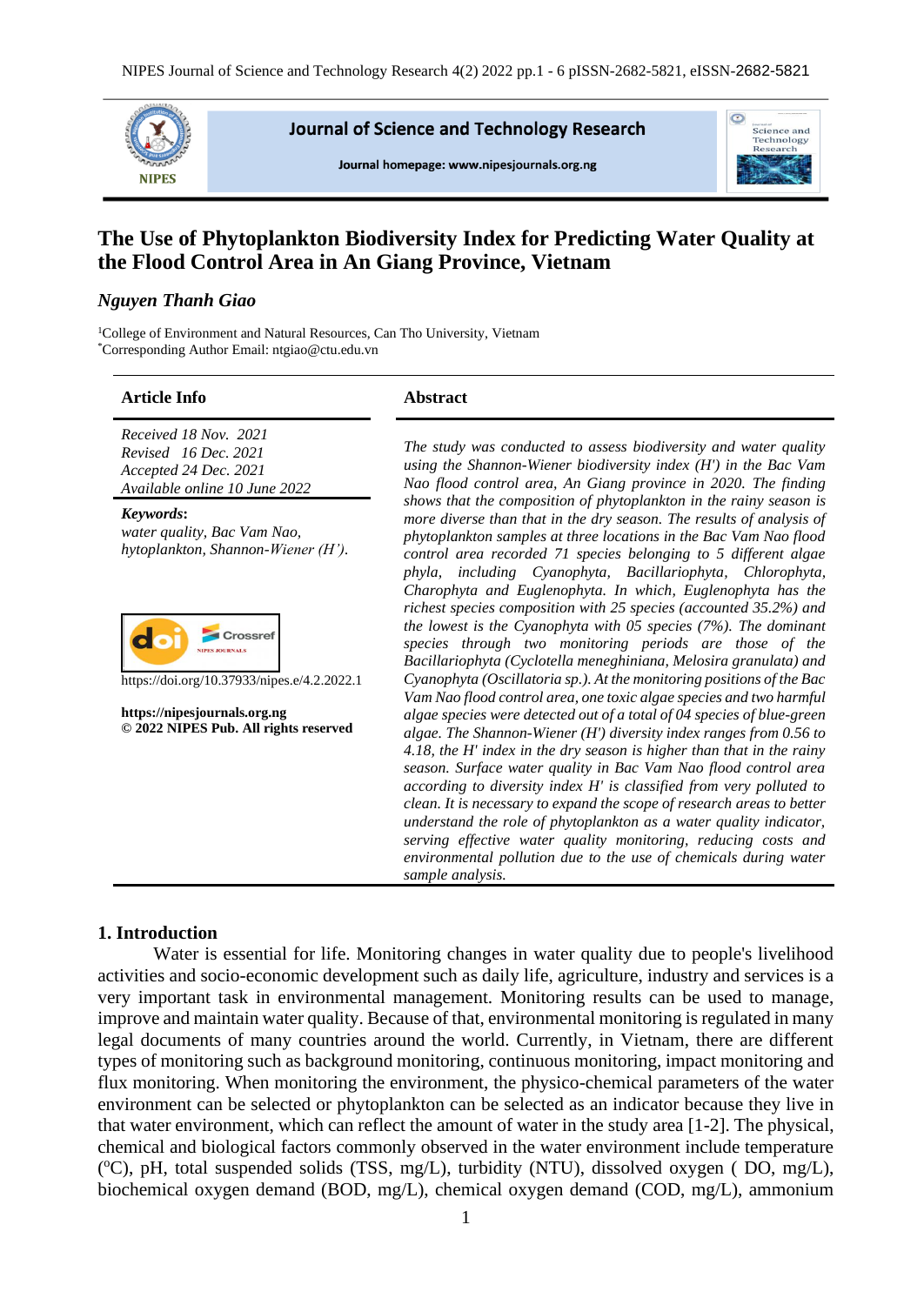nitrogen (NH<sub>4</sub><sup>+</sup>-N, mg/L), soluble phosphorus (PO<sub>4</sub><sup>3</sup> -P, mg/L), heavy metals (Fe, Al, Mn, Cr, Cd), chloride (Cl<sup>-</sup>), sulfate ( $SO_4^2$ <sup>-</sup>), pesticides, antibiotics, E. coli, and coliform (MPN/100mL) [3]. The selection of indicators for monitoring of water quality depends on the characteristics of the source of pollution [2-3]. Besides the physical and chemical parameters in the aquatic environment, phytoplankton (phytoplankton) were also selected because they can partly reflect the quality of the water environment, especially the content of organic substances and nutrients [4-5]. Some phytoplankton branches such as Bacillariophyta, Cyanophyta, and Chlorophyta can be used to market nutrient rich or organic polluted environments [4,6]. Cyanophyta is used as an indicator for fresh and organic-rich aquatic environments while Dinophyta (Pyrrophyta) is used to indicate brackish and saltwater environments [6]. In Vietnam, environmental monitoring is also very interested in the use of phytoplankton because they can help detect pollution problems quickly with low cost, causing less environmental pollution compared to chemical analysis. This study was conducted at Bac Vam Nao flood control area, An Giang in 2020 to assess phytoplankton diversity and water quality through phytoplankton diversity index. The results can provide more information about options in water quality monitoring.

# **2. Materials and methods**

Phytoplankton samples were collected at three locations in Bac Vam Nao flood control area in March and September 2020 by Department of Environment and Natural Resources, An Giang province. Brief description of phytoplankton sampling locations is presented in Table 1.

| <b>Site</b> | <b>Coordinates</b> | <b>Brief description</b>                                           |
|-------------|--------------------|--------------------------------------------------------------------|
| VN1         | 549.706            | The flood control sluice at the beginning of Than Nong canal is    |
|             | 1.191.018          | adjacent to Vinh An canal. Monitoring water quality of Than Nong   |
|             |                    | canal, side canal of Bac Vam Nao area, Phu Vinh commune, town of   |
|             |                    | Tan Chau.                                                          |
| VN2         | 557.041            | Midpoint of Than Nong canal, adjacent to K26. Water quality        |
|             | 1.177.484          | monitoring of Than Nong canal, side canal of Bac Vam Nao area,     |
|             |                    | Phu Xuan commune, Phu Tan district.                                |
| VN3         | 561.014            | Flood control sluice at the end of Than Nong canal adjacent to Cai |
|             | 1.171.435          | Tac canal. Water quality monitoring of Than Nong canal, side canal |
|             |                    | of Bac Vam Nao area, Phu Hung commune, Phu Tan district            |

**Table 1. Description of phytoplankton sampling locations in Bac Vam Nao**

Phytoplankton samples were collected by filtering 200 L of water through a 25  $\mu$ m mesh. Concentrated samples were placed in 110 mL vials and fixed with 2-4% formaldehyde. Qualitative analysis was performed by microscopy in 10X-40X objective and imaging of phytoplankton was performed to determine morphological and structural features and classified according to [7-9]. Quantitative analyzes were performed by counting each phytoplankton according to the method of [10]. The density of phytoplankton was calculated according to the following Equation (1):

$$
Y = \frac{X * V_c * 1000}{N * A * V_t} \tag{1}
$$

Where: Y is phytoplankton density/(individuals/L); X is the number of phytoplankton individuals in the counted cells; Vc is the concentrated sample volume (mL); N is the number of cells counted; A is the volume of counted cells  $(1 \text{ mm}^2)$  and  $V_t$  is the volume of water collected (mL).

The diversity of organisms was tested by calculating the Shannon-Wiener diversity index (H') according to the Equation (2):

$$
H' = -\sum p_i \cdot ln(p_i) \tag{2}
$$

Where:  $p_i = n_i/N$ ;  $n_i$  is the number of individual i; N is the total number of individuals in the samples. Water quality is classified according to three pollution levels based on H' values. H'>3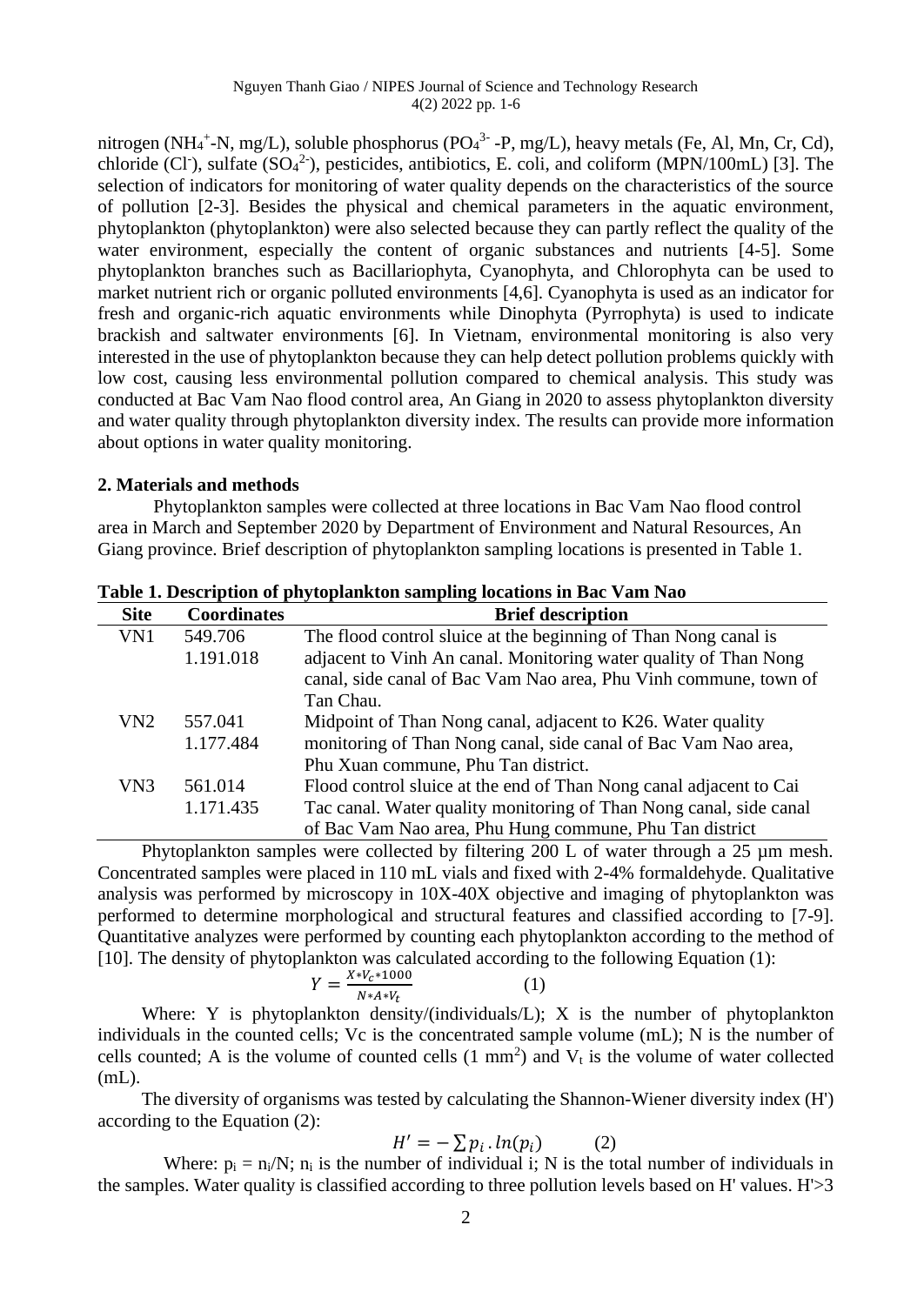indicates good water quality or unpolluted water. 1≤H'≤3 indicates moderate water pollution, H'<1 indicates heavily polluted water [11].

| 3. Results and discussion                                                    |           |            |      |
|------------------------------------------------------------------------------|-----------|------------|------|
| 3.1 Structure of species composition                                         |           |            |      |
| Table 2. Structure of phytoplanktonspecies in Bac Vam Nao flood control area |           |            |      |
| March                                                                        | September | Whole year | Dve: |

|     |                 | March   |      | September |      | Whole year |      | Overall |      |
|-----|-----------------|---------|------|-----------|------|------------|------|---------|------|
| No. | Phyla           | No.     | %    | No.       | $\%$ | No.        | $\%$ | No.     | $\%$ |
|     |                 | species |      | species   |      | species    |      | species |      |
|     | Cyanophyta      | 3       | 6.5  | 3         | 5.6  |            | 3.4  | 5       | 7.0  |
|     | Bacillariophyta | 10      | 21.7 | 11        | 20.4 | 4          | 13.8 | 17      | 23.9 |
|     | Chlorophyta     | 13      | 28.3 | 15        | 27.8 | 11         | 37.9 | 17      | 23.9 |
| 4   | Charophyta      |         | 2.2  |           | 13.0 |            | 3.4  |         | 9.9  |
|     | Euglenophyta    | 19      | 41.3 | 18        | 33.2 | 12         | 41.4 | 25      | 35.2 |
|     | Total           | 46      | 100  | 54        | 100  | 29         | 100  | 71      | 100  |

The results of analysis of phytoplankton samples at 3 locations in the Bac Vam Nao flood control area in 2020 (Table 2) have recorded 71 species belonging to 5 different algae phyla, including Cyanophyta, Bacillariophyta, Chlorophyta, Charophyta and Euglenophyta. In which, Euglenophyta has the richest species composition with 25 species (accounted 35.2%) and the lowest is the Cyanophyta with 05 species (7%).

The results in March (dry season) recorded 46 species belonging to 5 different algae phylums, including Cyanophyta, Bacillariophyta, Chlorophyta, Charophyta and Euglenophyta. In which, Euglenophyta has the most abundant species composition with 19 species (ratio 41.3%) and the lowest is Charophyta with 01 species (ratio 2.2%). The results in September (rainy season) recorded 54 species belonging to 5 different phylums of algae, including Cyanophyta, Bacillariophyta, Chlorophyta, Charophyta and Euglenophyta. In which, Euglenophyta has the richest species composition with 18 species (33.2%) and the lowest is cyanophyta with 03 species recorded (5.6%).

The comparison between the two observations in 2020 shows that the total number of species in the September monitoring period increased compared to the March period (8 species). In which, Charophyta increased 06 species, Chlorophyta increased 02 species, Bacillariophyta increased 01 species and Eye algae decreased 01 species. Cyanophyta, Bacillariophyta, Chlorophyta, Charophyta and Euglenophyta are the algae that appear in the whole year with a total of 29 species, accounting for 40.8% of the total number of species present in both monitoring periods. The results of the variation in the number of species of algae between the two monitoring periods show that the phytoplankton at three locations in the North Vam Nao flood control area in 2020 has seasonal fluctuations, focusing mainly on into phylums adapted to weak currents and rich in organic matters. The number of phytoplankton species recorded at 3 locations in the North Vam Nao flood control area through 2 monitoring periods in 2020 ranged from 30 to 42 species, reaching the lowest and highest values at the same location at the end of Than canal, agriculture borders Cai Tac canal (VN3) in March and September, respectively. In general, the number of species at the monitoring locations of the Bac Vam Nao flood control area is higher in the rainy season than in the dry season, fluctuating from December 5 to 12 species, the most variation is at the end of Than Nong canal adjacent to Cai Tac canal (VN3).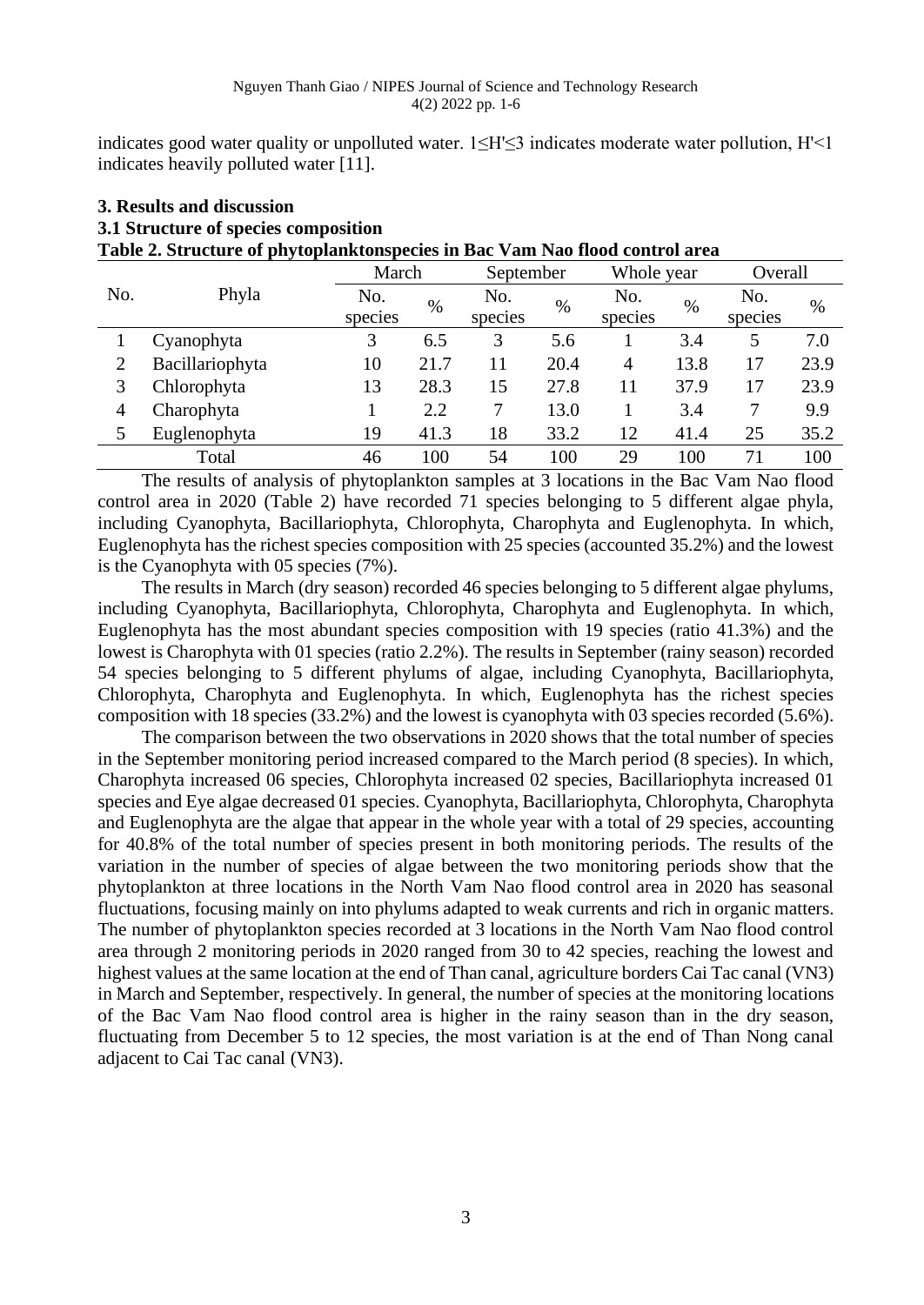# **3.2 Density and dominant species composition**

The density of phytoplankton at the sites through 2 monitoring periods in 2020 ranged from 282 to 550 individuals/L in March and from 5,677 to 8,942 individuals/L in September (Table 3), reaching the lowest value and the highest at the same position at the end of Than Nong canal adjacent to Cai Tac canal (VN3) respectively in the dry season and the rainy season. The cell density recorded at the monitoring sites in the rainy season was higher than in the dry season from 5,127 to 8,660 individuals/L, the highest variation was at the end of Than Nong canal adjacent to Cai Tac canal (VN3).

| <b>Site</b> |       | <b>Number of species</b> | Density (individuals/L) |                  |  |
|-------------|-------|--------------------------|-------------------------|------------------|--|
|             | March | <b>September</b>         | March                   | <b>September</b> |  |
| VN1         |       | 4.                       | 550                     | 5,677            |  |
| VN2         | 34    | 39                       | 337                     | 7,687            |  |
| VN3         | 30    | 42                       | 282                     | 8,942            |  |

In the dry season, Bacillariophyta dominate at the locations in the monitoring period. In which, at the beginning of Than Nong canal adjacent to Vinh An-VN1 canal, *Cyclotella meneginiana* species predominates with the rate of 34.7% (Table 4); At the midpoint of Than Nong canal adjacent to K26 canal (VN2) and at the end of Than Nong canal adjoining Cai Tac canal (VN3), *Melosira granulata* species predominated with 16.6% and 32.3% respectively. These are typical freshwater algae species, which are not toxic or harmful, so they have little adverse impact on the aquatic environment.

In the rainy season, *Oscillatoria sp*. (Cyanophyta) is dominant at locations in the monitoring period, specifically: at the top of Than Nong canal adjacent to Vinh An canal (VN1), with the rate is 75.7%; at the midpoint of Than Nong canal adjacent to K26 canal (VN2), with the rate is 71.5%; At the end of Than Nong canal, adjacent to Cai Tac canal, VN3 dominates with the rate of 93.9%. This is a harmful algae because it often secretes toxins, causes blooms in the aquatic environment and can be detrimental to other organisms, so it is necessary to take appropriate control and treatment measures before use.

| <b>Site</b>     | <b>March</b>            | <b>September</b> |                         |               |  |
|-----------------|-------------------------|------------------|-------------------------|---------------|--|
|                 | <b>Dominant species</b> | $\frac{6}{9}$    | <b>Dominant species</b> | $\frac{6}{9}$ |  |
| VN1             | Cyclotella meneghiniana | 34.7             | Oscillatoria sp.        | 75.7          |  |
| VN <sub>2</sub> | Melosira granulata      | 16.6             | Oscillatoria sp.        | 71.5          |  |
| VN <sub>3</sub> | Melosira granulata      | 32.3             | Oscillatoria sp.        | 93.9          |  |

**Table 4. Dominant species of phytoplankton in Bac Vam Nao flood control area**

From the above observation results, the species structure and dominant species composition in the Bac Vam Nao flood control area have changed markedly through 2 monitoring periods in 2020. The number of species and the density of cells in the year 2020 in the rainy season increases significantly compared to the dry season. This shows that the phytoplankton is seasonally changed.

# **3.3 Assessment of water quality using Shannon – Wiener biodiversity index (H')**

The calculation results show that the diversity index (H') of phytoplankton at three locations in the Bac Vam Nao flood control area through two monitoring periods in 2020 ranges from 0.56 to 4.18 (Table 5), of which H' index is highest at the midpoint of Than Nong canal adjacent to K26 canal (VN2) in the dry season and lowest at the end of Than Nong canal adjacent to Cai Tac canal (VN3) in the rainy season. The diversity of phytoplankton at the monitoring sites tends to change with the seasons, the H' index in the dry season is higher than that in the rainy season. Water quality according to biological index of phytoplankton tends to decrease from "Clean" to "Pollution" at the beginning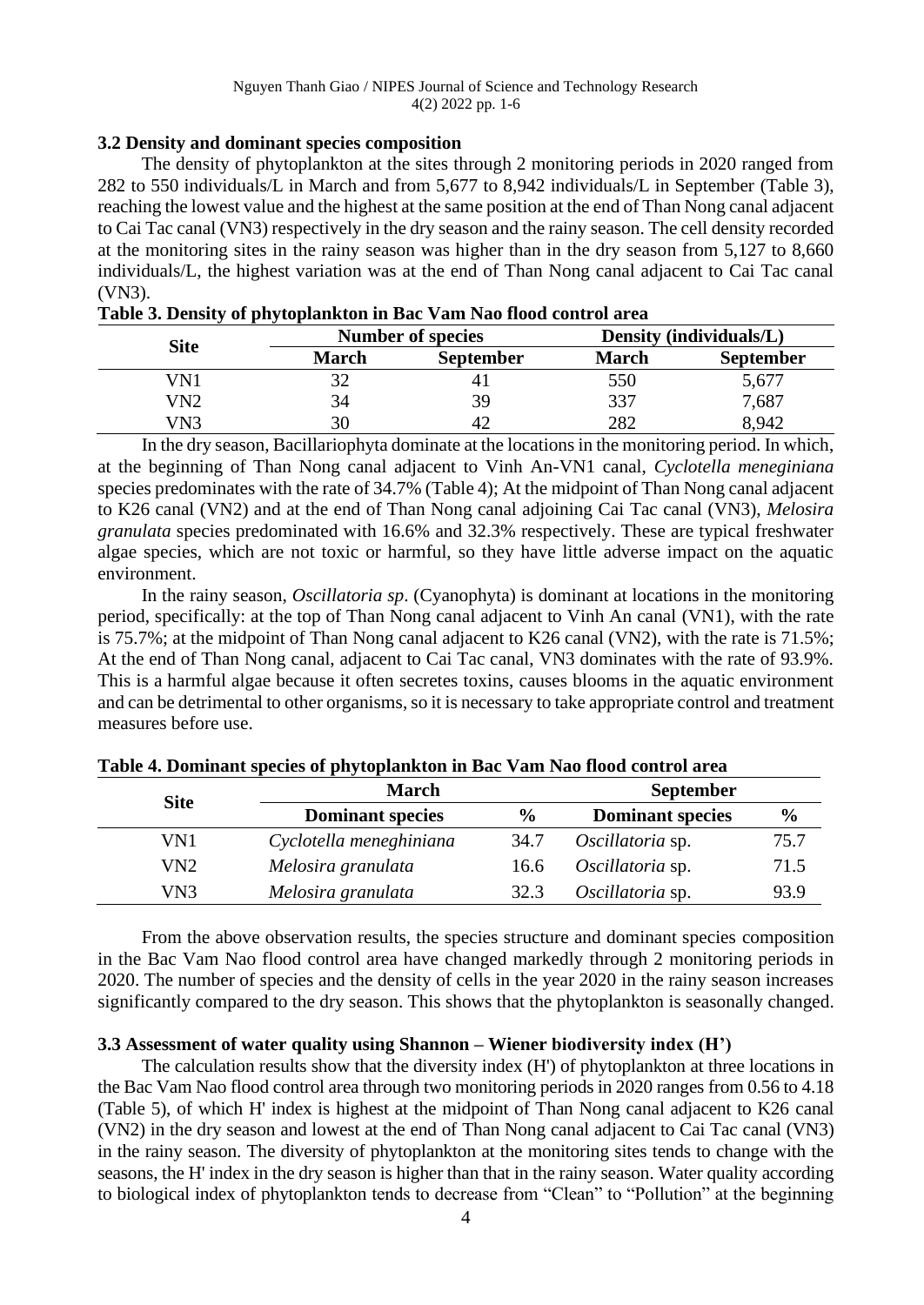of Than Nong canal adjacent to Vinh An canal (VN1) and at the middle of Than Nong canal borders the K26 canal (VN2). Particularly, at the end of Than Nong canal bordering Cai Tac canal (VN3), the water quality according to H' has fluctuated from "Clean" to "Very polluted" level (Table 5).

|             |      | Tuble of Diversity much in the phytopianition in Duc vanished hood control area<br><b>March</b> | <b>September</b> |                                   |  |
|-------------|------|-------------------------------------------------------------------------------------------------|------------------|-----------------------------------|--|
| <b>Site</b> | H'   | <b>Predicted water</b><br>quality                                                               | H'               | <b>Predicted water</b><br>quality |  |
| VN1         | 3.51 | Clean                                                                                           | 1.56             | Polluted                          |  |
| VN2         | 4.18 | Clean                                                                                           | 1.38             | Polluted                          |  |
| VN3         | 3.56 | $\cap$ lean                                                                                     | 0.56             | Very polluted                     |  |

**Table 5. Diversity index H' of phytoplankton in Bac Vam Nao flood control area**

# **4. Conclusion**

The results show that the composition of phytoplankton has a low diversity. The species composition includes typical freshwater species and is widely distributed. In the rainy season, the species composition is more diverse than that in the dry season. The number of species and the density of phytoplankton at the monitoring sites in the rainy season were higher than that in the dry season, the highest variation was at the end of Than Nong canal adjacent to Cai Tac canal. The dominant growth species through two monitoring periods are those belonging to the Bacillariophyta and Cyanophyta. In which, Bacillariophyta species such as *Cyclotella meneginiana* species dominate at the beginning of Than Nong canal adjacent to Vinh An canal, and *Melosira granulata* species dominate at the middle position of Than Nong canal adjacent to K26 canal, and at the end of Than Nong canal adjacent to Cai Tac canal in the dry season. *Oscillatoria* sp. (Cyanophyta) dominates at all three locations in the rainy season. At the monitoring positions of the Bac Vam Nao flood control area, 01 toxic algae species and 02 harmful algae species were detected out of a total of 04 blue-green algae species. The diversity index (H') of phytoplankton at monitoring locations during the year ranges from 0.56 to 4.18, the highest at the midpoint of Than Nong canal adjacent to K26 canal in the dry season. The diversity of phytoplankton at the monitoring sites tends to change with the seasons, the H' index in the dry season is higher than that in the rainy season. Surface water quality in Bac Vam Nao flood control area according to the diversity index H' at 2/3 monitoring locations tends to decrease from "Clean" to "Pollution" level. At the end of Than Nong canal, adjacent to Cai Tac canal, VN3 tends to decrease sharply from "Clean" to "Very polluted".

The results of the study provide scientific information regarding the use of phytoplankton index for surface water quality screening. This method could help to predict quickly water quality with cheap and clean for the enviroment. However, further studies should be continued to enhance the accurracy of the method.

# **Acknowledgement**

The author would like to thank the Department of Environmental and Natural Resources, An Giang for providing us with useful data. The scientific and personal views presented in this paper do not necessarily reflect the views of the data provider.

# **References**

- [1] Lan, L. M. (2000). Aquatic plants. *Can Tho University Publishing House*. (In Vietnamese)
- [2] Ly, N.H.T., & Giao, N.T. (2018). Surface water quality in canals in An Giang province, Viet Nam, from 2009 to 2016. *Journal of Vietnamese Environment*, 10(2), 113-119.
- [3] Chounlamany, V., Tanchuling, M.A., and Inoue, T. (2017). Spatial and temporal variation of water quality of a segment of Marikina river using multivariate statistical methods. *Water Science and Technology,* 66.6, 1510-1522.
- [4] Hoang, H.T.T., Duong, T.T., Nguyen, K.T., Le, Q.T.P., Luu, M.T.N., Trinh, D. A, Le, H.A., Ho, C.T., Dang, K.D., Némery, J., Orange, D., and Klein, J. (2018). Impact of anthropogenic activities on water quality and plankton